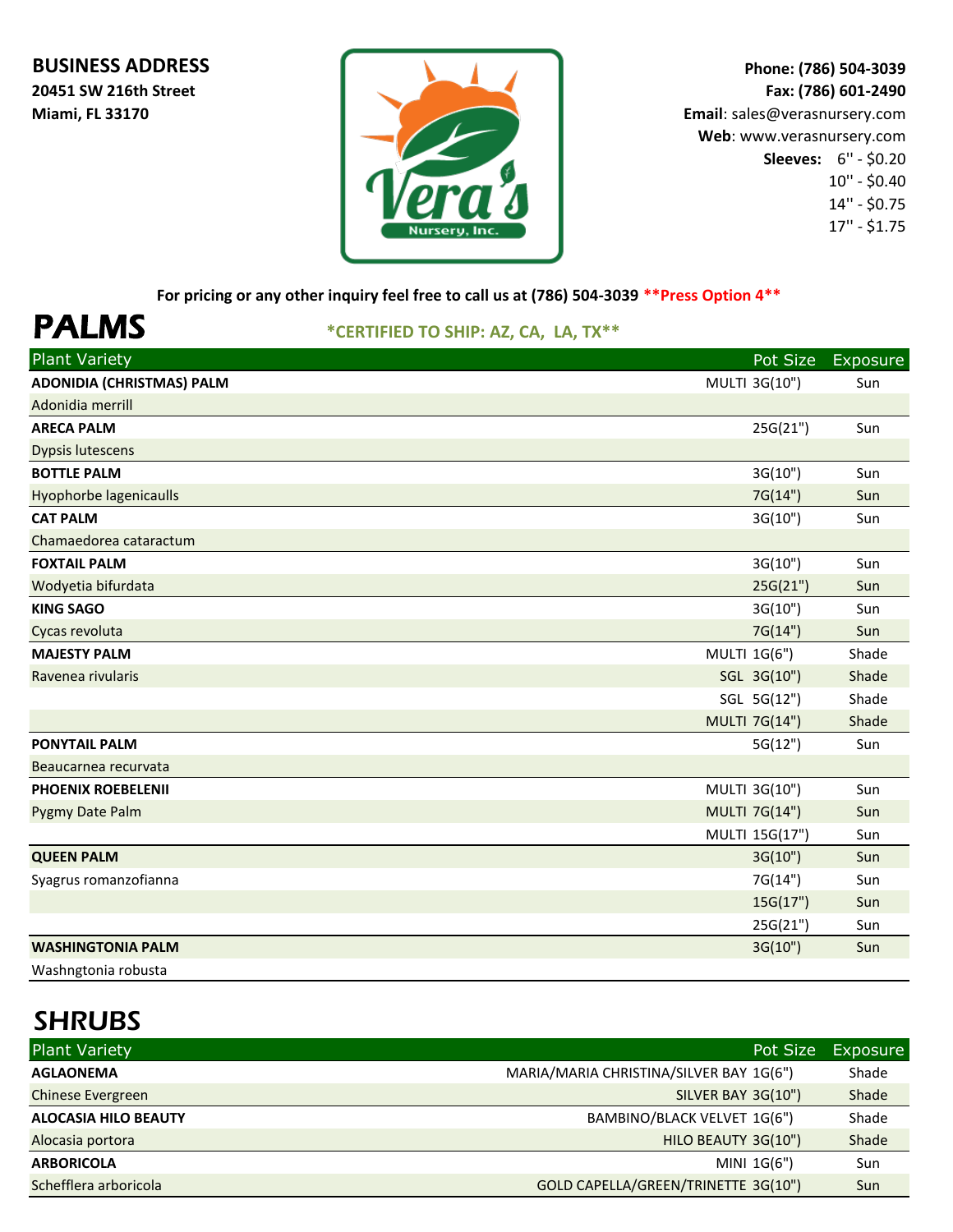| <b>Plant Variety</b>                          |                                                | Pot Size     | Exposure   |
|-----------------------------------------------|------------------------------------------------|--------------|------------|
| <b>ASPERAGUS SPRENGERI FERN</b>               |                                                | 1G(6")       | Sun        |
| Asparagus aethiopicus                         |                                                | 3G(10")      | Sun        |
| <b>BIRD OF PARADISE WHITE</b>                 |                                                | 1PPP 1G(6")  | Shade      |
| Strelitzia nicolai                            |                                                | 2PPP 1G(6")  | Shade      |
| <b>BOSTON FERN HANGING BASKET</b>             |                                                | 1G(6")       | Shade      |
| Nephrolepis exaltata                          |                                                | 2G(8")       | Shade      |
| <b>CALATHEA RATTLESNAKE</b>                   |                                                | 1G(6")       | Shade      |
| Calathea lancifolia                           |                                                |              |            |
| <b>CALATHEA ZEBRA PLANT</b>                   |                                                | 1G(6")       | Shade      |
| Calathea zebrina                              |                                                |              |            |
| <b>CARISSA EMERALD BLANKET</b>                |                                                | 3G(10")      | Sun        |
| Carrisa macrocarpa                            |                                                |              |            |
| <b>CHESTER FERN</b>                           |                                                | 1G(6")       | Sun        |
| Nephrolepis obliterata                        |                                                |              |            |
| <b>CLUSIA SMALL LEAF</b>                      |                                                | 3G(10")      | Sun        |
| Clusia guttifera                              |                                                | 7G(14")      | Sun        |
| <b>COCOPLUM RED TIP</b>                       |                                                | 7G(14")      | Sun        |
| Chrysobalanus icaco                           |                                                |              |            |
| <b>COMBO MIX</b>                              | (MANDEVILLA WHITE/SANSEVIERIA ROBUSTA) 3G(10") |              | Shade      |
|                                               | (MASS CANE/POTHOS GOLDEN) 3G(10")              |              | Shade      |
|                                               | (RED SISTER/POTHOS GOLDEN) 5G(12")             |              | Shade      |
| <b>COPPE LEAF "LOUSIANA RED"/"JAVA WHITE"</b> |                                                | 3G(10")      | Sun        |
| Acalypha wilkesiana                           |                                                | 7G(14")      | Sun        |
| <b>CORDYLINE</b>                              | CHILI PEPPER/RED SENSATION/RED STAR 1G(6")     |              | Sun        |
| Cordyline sp<br><b>CRINUM LILY QUEEN EMMA</b> | CHILI PEPPER/FLORIDA/RED SISTER 3G(10")        | 7G(14")      | Sun<br>Sun |
| Crinum augustum                               |                                                |              |            |
| <b>CROTON</b>                                 | MAMMEY/PETRA 1G (6")                           |              | Shade      |
| Codieum variegatum                            | PETRA 9"                                       |              | Shade      |
|                                               | MAMMEY/PETRA 3G(10")                           |              | Shade      |
| DIEFFENBACHIA AMY                             |                                                | 1G(6")       | Shade      |
| Dieffenbachia sp.                             |                                                |              |            |
| <b>DIPLADENIA BUSH</b>                        | PINK/RED/WHITE 1G(6")                          |              | Sun        |
| Dipladenia sp.                                | PINK/RED/WHITE 3G(10")                         |              | Sun        |
| <b>DIPLADENIA HANGING BASKET</b>              | RED/WHITE 3G(10")                              |              | Sun        |
| Dipladenia sp.                                |                                                |              |            |
| <b>DRACAENA ARTURO</b>                        |                                                | CANE 5G(12") | Shade      |
| Dracaena deremensis                           |                                                |              |            |
| <b>DRACAENA BICOLOR</b>                       |                                                | TIPS 1G(6")  | Shade      |
| Dracaena marginata                            | SET (6/12/24") 3G(10")                         |              | Shade      |
|                                               |                                                | TIPS 3G(10") | Shade      |
|                                               |                                                | CANE 5G(12") | Shade      |
| <b>DRACAENA GOLDEN HEART</b>                  | TIPS 9"                                        |              | Shade      |
| Dracaena fragrans                             |                                                |              |            |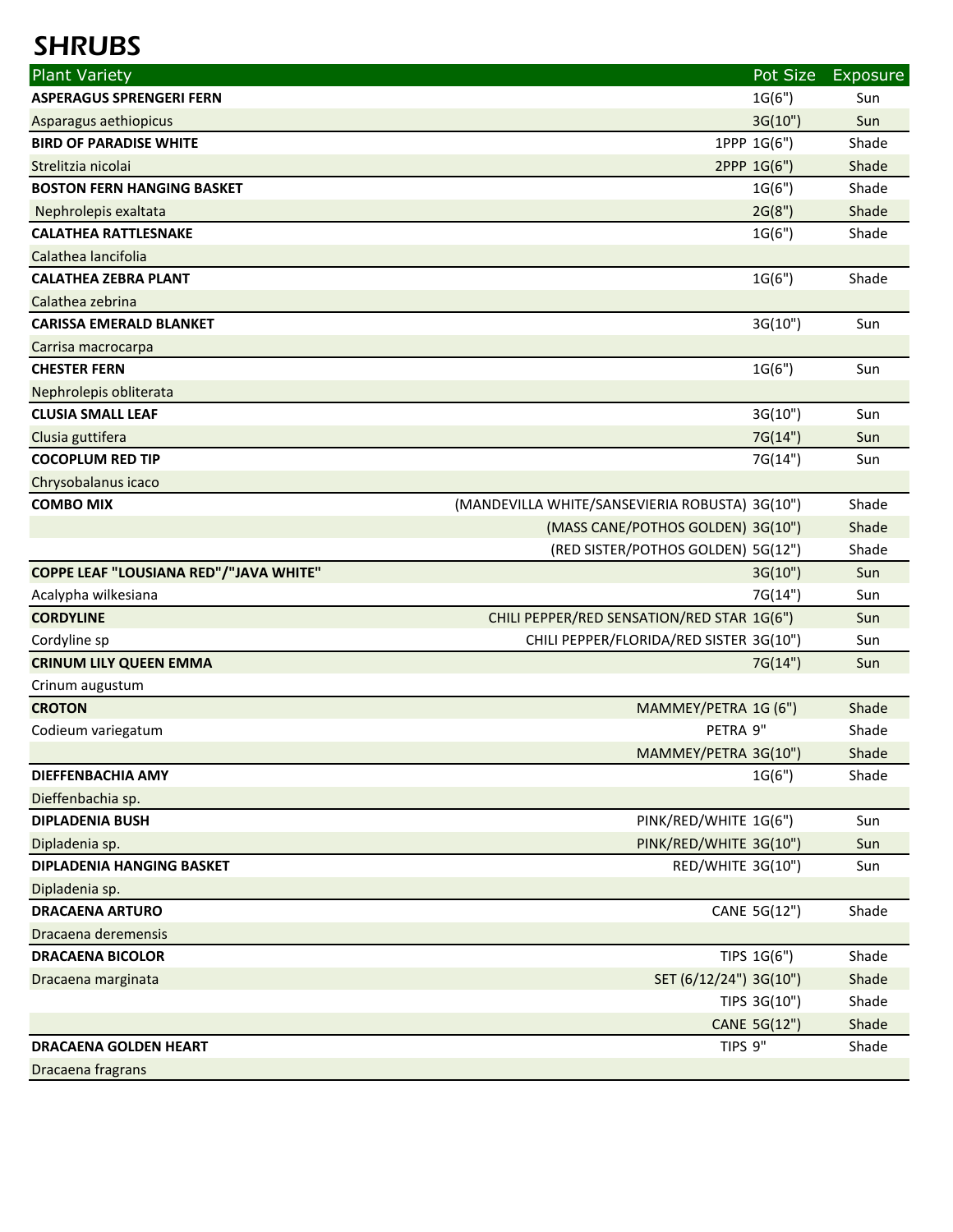| <b>Plant Variety</b>                      | Pot Size                                     | Exposure |
|-------------------------------------------|----------------------------------------------|----------|
| <b>DRACAENA GREEN</b>                     | BRAIDED 1G(6")                               | Shade    |
| Dracaena marginata                        | TIPS 1G(6")                                  | Shade    |
|                                           | SET (6/12/24") 3G(10")                       | Shade    |
|                                           | TIPS 3G(10")                                 | Shade    |
|                                           | CANE 5G(12")                                 | Shade    |
|                                           | SET (4-3-2-1) 5G(12")                        | Shade    |
| <b>DRACAENA JADE JEWEL</b>                | CANE 1G(6")                                  | Shade    |
| Dracaena fragrans                         |                                              |          |
| <b>DRACAENA JC COMPACTA</b>               | TIPS 1G(6")                                  | Shade    |
| Dracaena deremensis                       |                                              |          |
| <b>DRACAENA JC REGULAR</b>                | CANE 1G(6")                                  | Shade    |
| Dracaena deremensis                       | SET(3-2-1) 3G(10")                           | Shade    |
| <b>DRACAENA LEMON LIME</b>                | CANE 1G(6")                                  | Shade    |
| Dracaena fragrans                         | TIPS 1G(6")                                  | Shade    |
| <b>DRACAENA MAGENTA</b>                   | TIPS 1G(6")                                  | Shade    |
| Dracaena marginata                        | TIPS 9"                                      | Shade    |
|                                           | CANE 3G(10")                                 | Shade    |
|                                           | SET (6/12/24") 3G(10')                       | Shade    |
|                                           | TIPS 3G(10')                                 | Shade    |
|                                           | CANE 5G(12")                                 | Shade    |
| <b>DRACAENA MASSANGEANNA</b>              | CANE 1G(6")                                  | Shade    |
| Dracaena fragrans                         |                                              |          |
| <b>DRACAENA RIKKI</b>                     | TIPS 1G(6")                                  | Shade    |
| Dracaena deremensis                       |                                              |          |
| <b>DRACAENA ULISES</b>                    | CANE 1G(6")                                  | Shade    |
| Dracaena deremensis                       | SET (3-2-1) 3G(10")                          | Shade    |
| <b>DRACAENA WARNECKII</b>                 | TIPS 1G(6")                                  | Shade    |
| Dracaena deremensis                       | TIPS 3G(10")                                 | Shade    |
| <b>DRACAENA WHITE STRIPE</b>              | CANE 1G(6")                                  | Shade    |
| Dracaena fragrans                         | CANE 3G(10")                                 | Shade    |
| <b>DURANTA GOLD MOUND</b>                 | 3G(10")                                      | Sun      |
| Duranta erecta                            |                                              |          |
| <b>FICUS ELASTICA</b>                     | <b>TINEKE 1G(6")</b>                         | Shade    |
| <b>Rubber Tree Fig</b>                    | BURGUNDY 3G(10")                             | Shade    |
| <b>FICUS GREEN ISLAND</b>                 | 7G(14")                                      | Shade    |
| Ficus micorcarpa                          |                                              |          |
| <b>FICUS LYRATA SINGLE</b>                | 5G(12")                                      | Shade    |
| <b>Fiddle Leaf Fig</b>                    |                                              |          |
| <b>FIRECRACKER PLANT RED</b>              | 3G(10")                                      | Sun      |
| Russelia equisetiformis                   |                                              |          |
| <b>FOUNTAIN GRASS RED</b>                 | 3G(10")                                      | Sun      |
| Pennisetum setaceum 'Rubrum'              |                                              |          |
| <b>GARDENIA VIETNAMESE HANGING BASKET</b> | 3G(10")                                      | Shade    |
| Gardenia jasminoides                      |                                              |          |
| <b>GIINGER VARIEGATED</b>                 | 3G(10")                                      | Shade    |
| Alpinia zerumbet<br><b>HIBISCUS BUSH</b>  | DBL PEACH/PAINTED LADY/PRESIDENT RED/3G(10") |          |
|                                           | RED HOT/SEMINOLE PINK/TEQUILA YLW            | Sun      |
| Hibiscus rosa-sinensis                    | FT. MEYERS YLW 5G(12")                       | Sun      |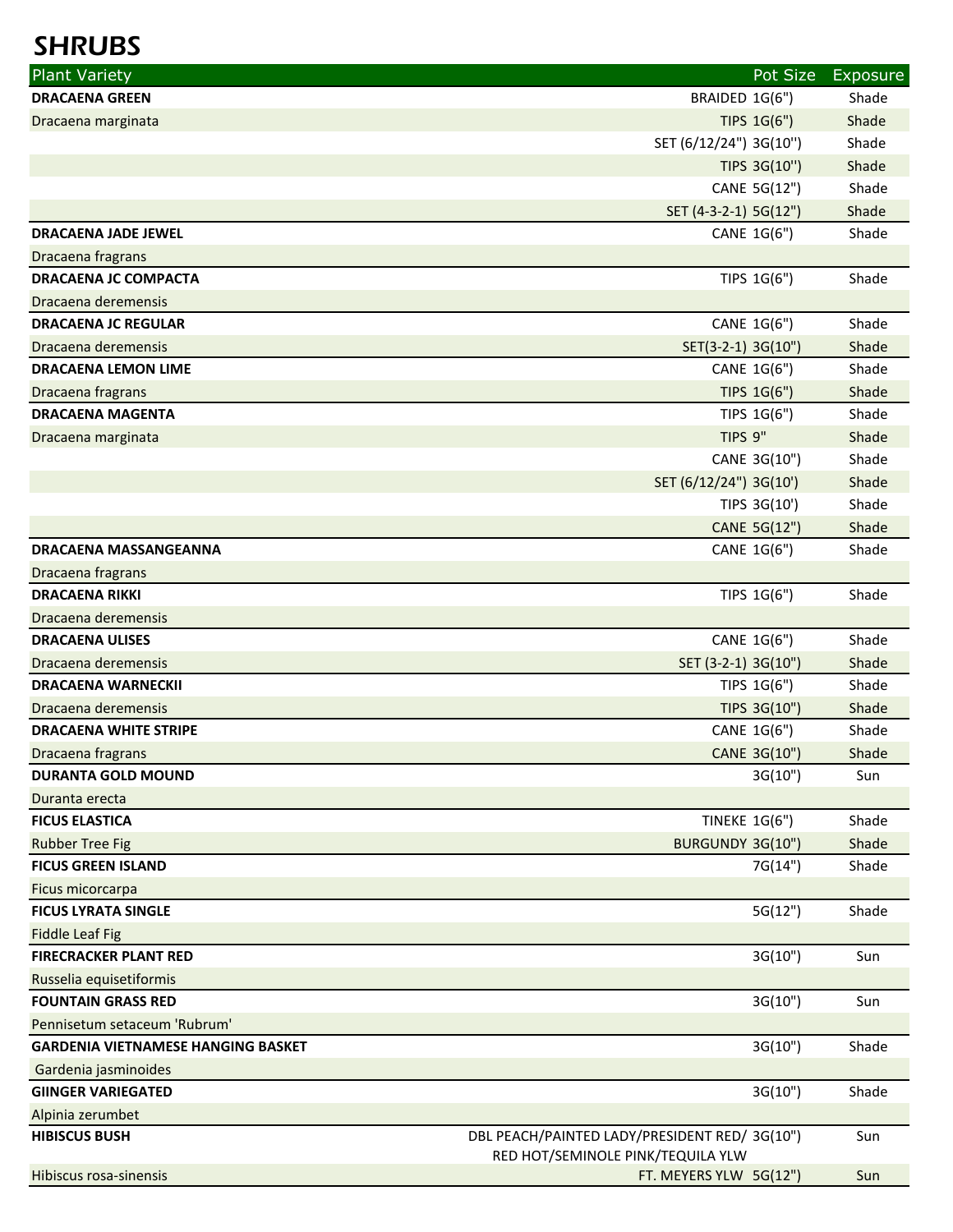| <b>Plant Variety</b>            |                                                                   | Pot Size | <b>Exposure</b> |
|---------------------------------|-------------------------------------------------------------------|----------|-----------------|
| <b>HIBISCUS STANDARD</b>        | FT. MEYERS YLW/PAINTED LADY/ 3G(10")<br>PRESIDENT RED/TEQUILA YLW |          | Sun             |
| <b>Hibiscus rosa-sinensis</b>   |                                                                   |          |                 |
| <b>IXORA</b>                    | DWF RED/MAUI RED/3G(10")<br>MAUI YELLOW/NORA GRANT                |          | Sun             |
| Ixora coccinea                  |                                                                   |          |                 |
| <b>JASMINE DOWNEY</b>           |                                                                   | 3G(10")  | Sun             |
| Jasminum multiflorum            |                                                                   |          |                 |
| <b>JASMINE STAR</b>             |                                                                   | 3G(10")  | Sun             |
| Trachelospermum jasminoides     |                                                                   |          |                 |
| <b>JASMINE WAX</b>              |                                                                   | 3G(10")  | Sun             |
| Jasminum simplicifolium         |                                                                   |          |                 |
| <b>JUNIPER PARSONII</b>         |                                                                   | 3G(10")  | Sun             |
| Juniperus chinensis             |                                                                   |          |                 |
| <b>KANGAROO FERN</b>            |                                                                   | 1G(6")   | Sun             |
| Microsorum diversifolium        |                                                                   |          |                 |
| <b>KIMBERLY QUEEN FERN</b>      |                                                                   | 3G(10")  | Sun             |
| Nephrolepis obliterata          |                                                                   |          |                 |
| <b>LEMON BUTTON FERN</b>        |                                                                   | 1G(6")   | Sun             |
| Nephrolepis cordifolia          |                                                                   | 3G(10")  | Sun             |
| <b>LIRIOPE SUPER BLUE</b>       |                                                                   | 1G(6")   | Sun             |
| Liriope muscari                 |                                                                   | 3G(10")  | Sun             |
| <b>MACHO FERN</b>               |                                                                   | 3G(10")  | Shade           |
| Nephrolepis biserrata           |                                                                   |          |                 |
| <b>MUHLY GRASS</b>              |                                                                   | 3G(10")  | Sun             |
| Muhlenbergia capillaris         |                                                                   |          |                 |
| <b>PEPEROMIA</b>                | GREEN/VARIEGATED/WATERMELON 1G(6")                                |          | Sun             |
| Pepromia sp.                    |                                                                   |          |                 |
| <b>PHILODENDRON</b>             | BIRKIN/SHANGRI-LA 1G(6")                                          |          | Sun             |
| Philodendron sp.                | SELLOUM/XANADU 3G(10")                                            |          | Sun             |
| <b>PODOSCARPUS</b>              | DWARF PRINGLES/MAKI 3G(10")                                       |          | Sun             |
| Podocarpus macrophyllus         |                                                                   |          |                 |
| <b>POTHOS</b>                   | SILVER SATIN BUSH 1G(6")                                          |          | Shade           |
| Epipremnum aureum               | BRASIL HB/GOLDEN HB/2G(8")                                        |          | Shade           |
|                                 | JADE HB/MARBLE QUEEN HB                                           |          |                 |
|                                 | GOLDEN TRELLIS 3G(10")                                            |          | Shade           |
| <b>RUELLIA PURPLE SHOWERS</b>   |                                                                   | 3G(10")  | Sun             |
| Ruellia brittoniana             |                                                                   |          |                 |
| <b>SANSEVIERIA</b>              | FUTURA GREEN/LAURENTII/ROBUSTA/ 1G(6")<br>SUPERBA/ZEYLANICA       |          | Sun             |
| SansevieriA trifasciata         | LAURENTII/ZEYLANICA 9"                                            |          | Sun             |
|                                 | LAURENTII/ZEYLANICA 3G(10")                                       |          | Sun             |
|                                 | LAURENTII/ZEYLANICA 5G(12")                                       |          | Sun             |
| <b>SEA GRAPE BUSH</b>           |                                                                   | 3G(10")  | Sun             |
| Coccoloba uvifera               |                                                                   | 7G(14")  | Sun             |
|                                 |                                                                   | 15G(17") | Sun             |
| <b>SILVER BUTTONWOOD BUSH</b>   |                                                                   | 3G(10")  | Sun             |
| Conocarpue erectus var sericeus |                                                                   |          |                 |
| <b>SPATHIPHYLLUM SENSEO</b>     |                                                                   | 3G(10")  | Shade           |
| Peace Lily                      |                                                                   |          |                 |